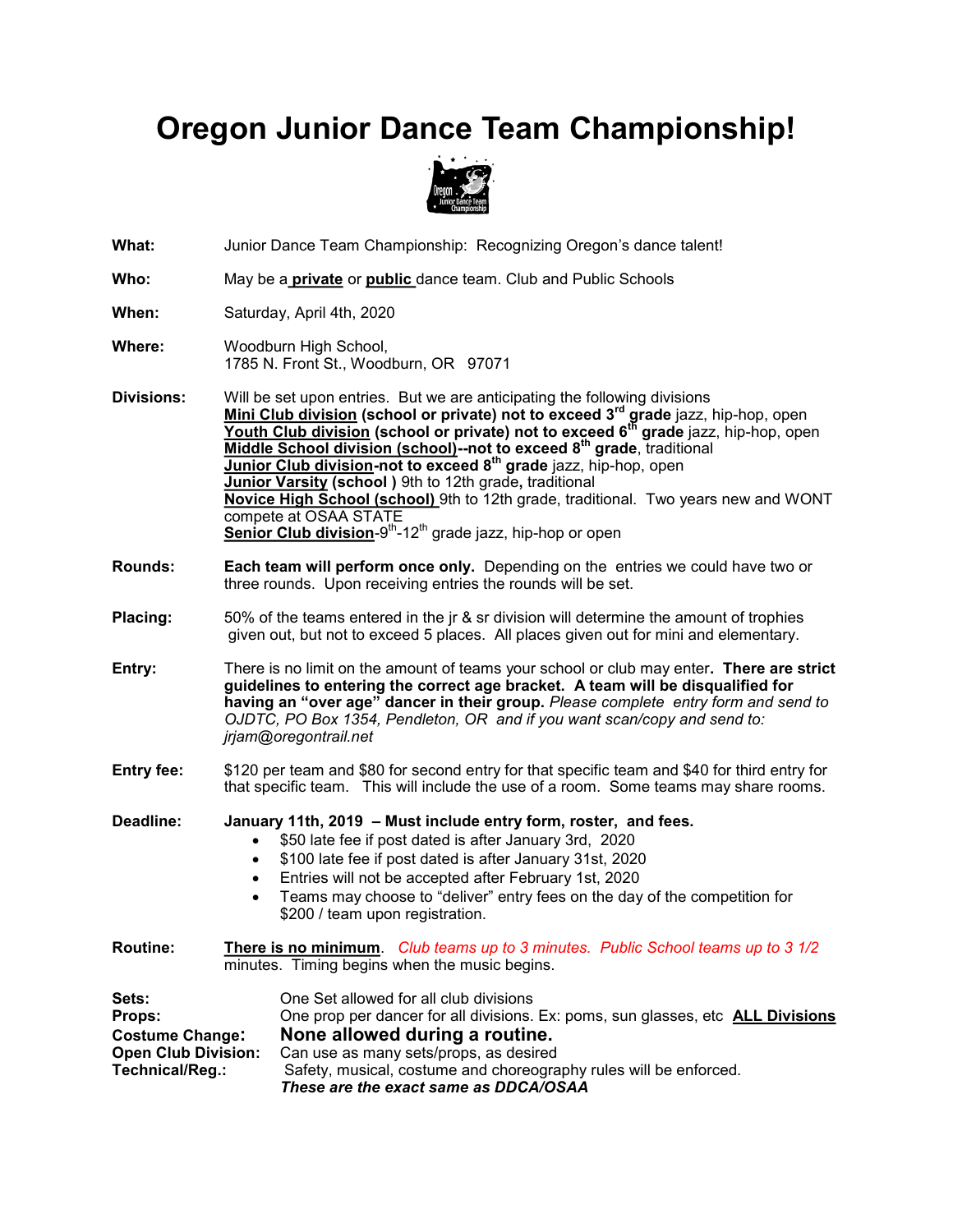- **Drill Down:** There will be six drill downs; mini elementary, junior and high school club. Middle and JV/Novice public school 5 to 10 ribbons will be awarded in each division (depending on entry numbers). All drill down participants must be in full costume to compete. *We are*  following the new guidelines as taught for the drill down pullers certification (Thunderbird *and DDCA Fall Conference 2017)*
- **Dance Off:** Youth, Jr club, Sr club, MS and JV teams may purchase an audition for \$10. This year there will be 4 audition videos; youth, Jr. Club/MS, JV/Novice and Sr. Club. More details will be available upon entry.

| Any $?:$ | Updates and Registration |                           |
|----------|--------------------------|---------------------------|
|          | Debbie Kishpaugh         | <b>Sherry Summerville</b> |
|          | 541-377-0411 or          | 503-860-6562 or           |
|          | jrjam@oregontrail.net    |                           |
|          |                          |                           |

**Website:** Visit our website for updates and information regarding OJDTC. **https://ojdtcs.wixsite.com**

## **Rules:**

- **Must be a member of the DDCA upon registration**
- **Must stick to age requirements. Mini's not to exceed 3rd grade Youth not to exceed 6th grade Jr Club not to exceed 8th grade Middle School not to exceed 8th grade High School Club not to exceed 12th grade JV/ Novice must be 9th to 12th grade in the same school**
- **Time- There is no minimum. Maximum is 3 minutes.( intent to perform) for clubs and 3 1/2 for Public School teams.**
- **Safety- Follow all OSAA/DDCA guidelines**
- **Additional Safety. We will apply a 3 pt. penalty for inappropriate music, costuming, gestures**
- **Sets–** read information provided for club teams.
- **Props–** read information provided for club teams
- **Costume Change: None allowed during a routine.**
- **Open Club Division-**Can use as many sets/props, as desired . CLUB TEAMS only
- Any team destroying other teams or Woodburn Property will be bane from OJDTC for one year. If there is any cost in repairing, cleaning or replacing property, that bill will be send to you and or your school.